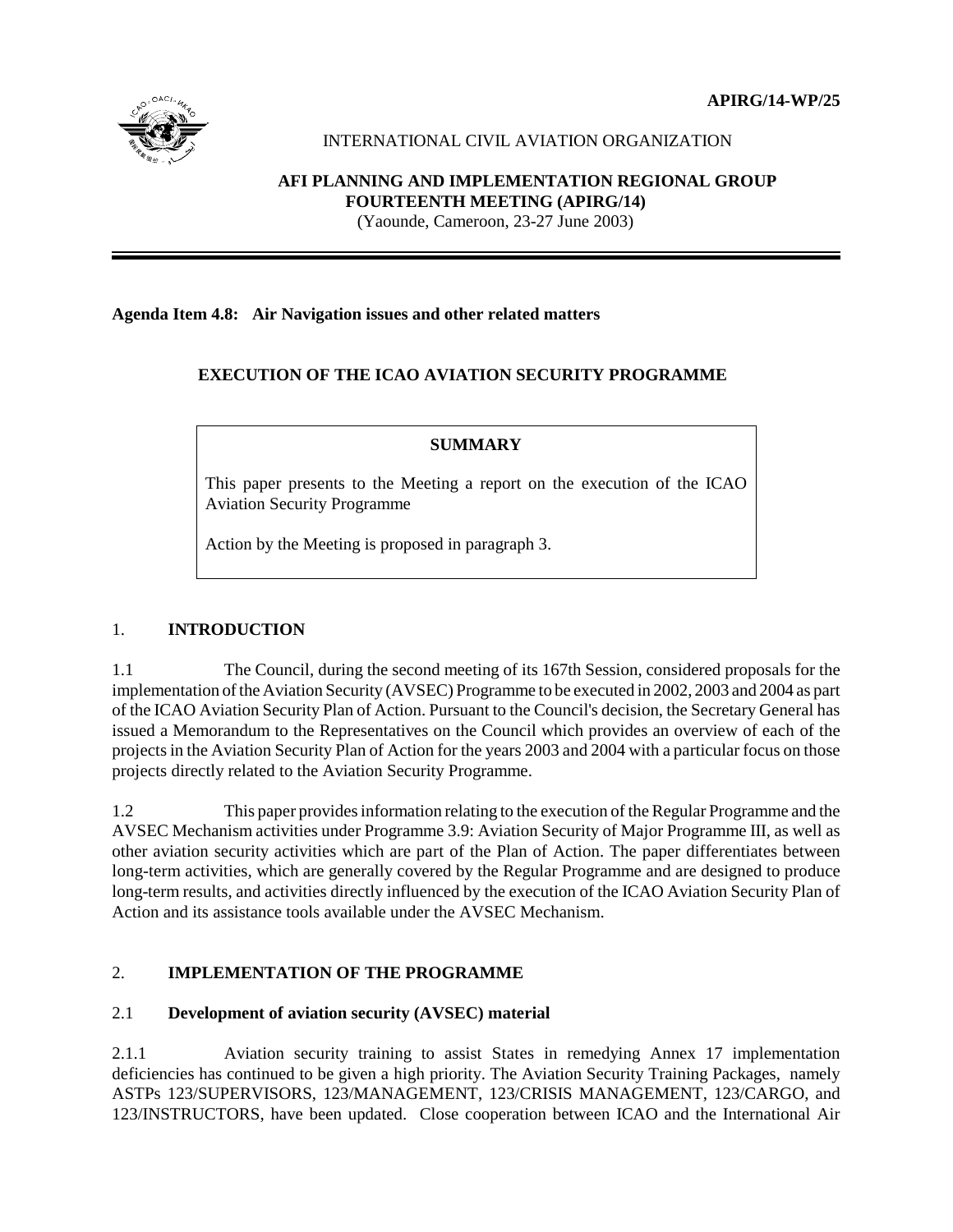Transport Association (IATA) was established, particularly in the marketing and distribution of all ICAO ASTPs. ASTP 123/AIRLINE will also be revised jointly by ICAO and IATA. ASTP 123/SYSTEMS TESTING has already been completed and will be available for distribution. The Secretariat is cooperating with the ICAO Aviation Security Training Centres (ASTCs) to ensure that the translation work is completed as effectively as possible.

2.1.2 ICAO will continue to develop new training and guidance material and to update and enhance existing material. A new Aviation Security Training Package (ASTP) for National Security Auditors will be produced based upon the ICAO AVSEC Auditors Course recently developed, and will be intended for use by States to better implement security oversight programmes. This ASTP will complement one or more new ASTPs on Surveys, Inspections, Systems Testing and Quality Control which are currently being developed with the assistance of the ICAO Aviation Security Training Centre (ASTC) network. Other new workshops and guidance material being developed include the sixth edition of the ICAO Security Manual, a workshop on hostage negotiation, training videos and DVD and multimedia CD-ROM self-study packages to complement higher-level courses.

2.1.3 A major revision of the ICAO Security Manual has been completed and the document is available for distribution in the English language. Translation into other ICAO languages is targeted for the second quarter of 2003. The sixth edition of this document includes new and updated guidance material pertaining to SARPs introduced or amended in Amendments 9 and 10 to Annex 17, and reflects the advances in security practices and technology that have occurred in the interim

### 2.2 **Training**

2.2.1 ICAO is continuing to promote and conduct a programme of over 50 ASTP-based training courses per year in the ICAO ASTCs. Current courses taught at the ASTCs include training AVSEC instructors to conduct training courses in their own States using ICAO ASTPs on the following subjects: Instructors; Management; Crisis Management; Cargo; and Supervisors, as well as courses under development that will become new ASTPs.

2.2.2 The network of ICAO ASTCs plays a pivotal role in the delivery of AVSEC training worldwide. The instructional staff of the ASTCs, often supported by short-term experts from the region, deliver a range of ASTP-based courses to selected personnel. Instructors will conduct courses in their own States using ICAO-developed training material and to enhance international cooperation on a regional basis. The ASTCs' training programme is coordinated by the AVSEC Section; however, the individual centres are becoming more and more financially and administratively self-sufficient, through the charging of course fees to recover course staging costs, development of rosters of trained instructors and through a greater involvement in attracting and selecting participants for courses.

2.2.3 It is intended to strengthen the ASTC network and to enhance its ability to conduct training and to develop or upgrade training and guidance material through the provision of special service agreements (SSAs) to selected ASTC staff, and to develop a secure intranet application for ease of cooperation and communication between ASTCs and AVSEC Section, including e-learning and "online" applications.

### 2.3 **AVSEC Audit Programme**

2.3.1 A significant amount of preparatory work required for the establishment and implementation of the ICAO Universal Security Audit Programme (USAP) has been completed by the Secretariat with the advice and assistance of the Council, the Committee on Unlawful Interference and the AVSEC Panel. The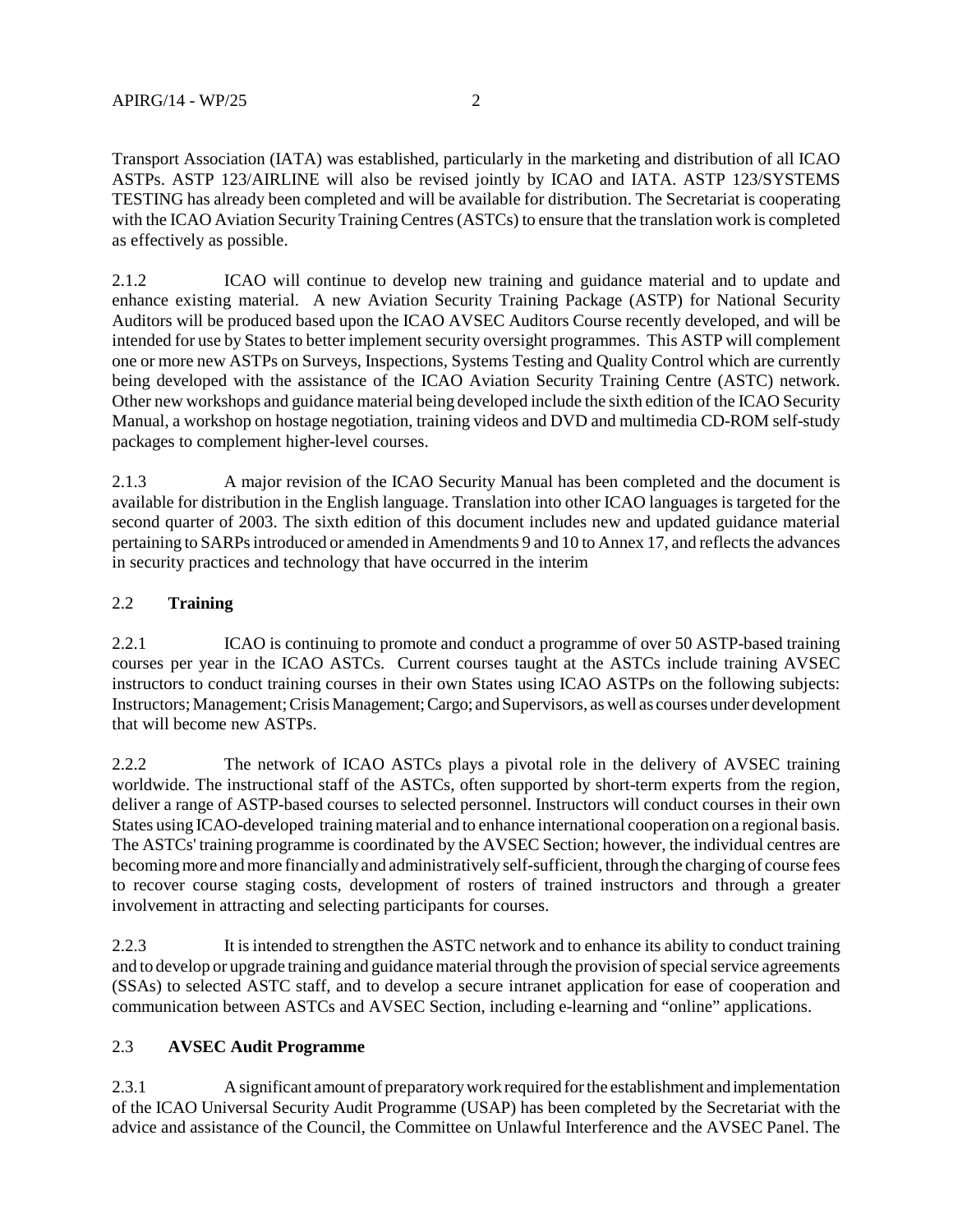programme has been successfully launched with audits that took place in Uganda in November 2002 and Bulgaria in February 2003. A summary of the progress made and the current status of the implementation of the programme is as follows:

- a) an Aviation Security Audit (ASA) Unit was established within the Air Transport Bureau (ATB) in July 2002 to be responsible for the development and implementation of the Universal Security Audit Programme (USAP). There are currently three Professionals on staff. Vacancy notices have now been issued for an additional four Audit Team Leaders and steps are being taken to accelerate the recruitment process so that the new staff are in place by September 2003. In the interim, and in the interest of moving ahead with the USAP plan of action for 2003, the Secretariat has recruited four Audit Team Leaders on special service agreements.
- b) auditing materials and documentation required for the conduct of audits and the administration of the programme have been developed including:
	- 1) the *Security Audit Reference Manual* (SARM) (Doc 9807), designed to assist both Contracting States and ICAO audit team members by providing standard auditing procedures and audit follow-up actions, with a view to ensuring that audits are conducted in a consistent, standardized and objective manner;
	- 2) the pre-audit questionnaire, designed to solicit relevant information required for audit scheduling and planning purposes from each Contracting State;
	- 3) course materials for two auditor training programmes (a two-week full course and a one-week conversion course) and related auditor certification documentation; and
	- 4) internal forms, instructions and guidelines required for the administration and management of the programme.

 The technical elements of the SARM were reviewed and endorsed at the 15th meeting of the AVSEC Panel and this documentation will continue to be reviewed and updated as the USAP evolves.

- c) as of 31 December 2002, six AVSEC auditor training and certification courses had been conducted which resulted in a total of 60 candidates, representing 34 States, being certified as ICAO aviation security auditors. Auditor training and certification will continue in 2003;
- d) a standardized State feedback form was developed to solicit feedback from all audited States and will be used to improve the planning and conduct of audits in order to allow for the continuous improvement of the USAP; and
- e) a USAP plan of action for 2003 has been dispatched to all Contracting States. The State letter includes the Model Memorandum of Understanding (MoU) approved by the Council and a tentative audit schedule for the period January to December 2003.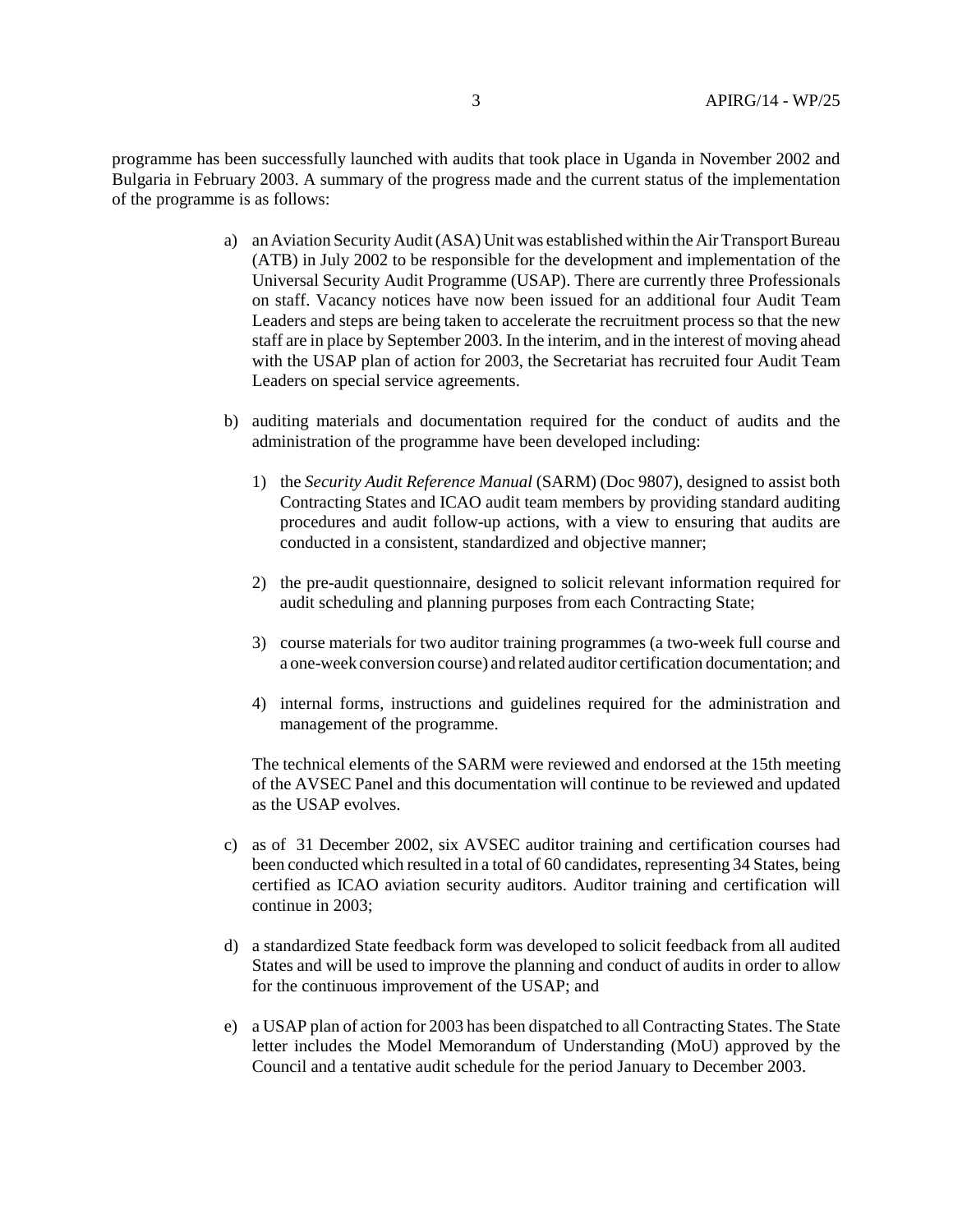2.3.2 A total of 25 States have been tentatively scheduled for AVSEC audits in 2003. The

expectation is that approximately 20 of these audits will in fact be conducted, using a margin of some 20 per cent in the event of deferrals due to specific State requests, failure to return the MoU or pre-audit documentation in a timely fashion, or last minute operational/technical constraints. In this regard, the above referred State letter, urges all Contracting States to accept the conduct of aviation security audits according to the schedules which are established and to return the signed MoU and pre-audit questionnaire within the prescribed periods.

2.3.3 In accordance with the procedures set forth in the SARM, all audit missions will be team-led by an ICAO staff member, whether on short or long-term contract, and team members will generally be seconded on a short-term basis from Contracting States. It is to be noted in this regard that the 2003 audit schedule has been drafted on the basis of the assumed availability of four ICAO Audit Team Leaders, none of whom have yet been recruited. Delays in recruiting either the Audit Team Leaders may affect the implementation of the tentative schedule as drafted.

2.3.4 Several AVSEC auditor training courses have been planned for 2003. Auditor training and certification will continue to take place with the assistance, where applicable, of the regional AVSEC training centres (ASTCs), and with States invited to nominate suitable candidates for training, certification and short-term secondments to conduct audits. This allows for the programme to be conducted in a costeffective manner and has the added benefit of allowing Contracting States to participate in the implementation of the USAP while contributing to the further development of national expertise in Contracting States in the AVSEC field.

2.3.5 As part of the ICAO Aviation Security Plan of Action, the activities of the USAP continue to be funded from voluntary contributions made by States and it is to be noted that funding for the entire audit cycle has not yet been achieved. In this regard, States are invited to make voluntary contributions to fund the implementation of the AVSEC Plan of Action as soon as possible. Traditional donor States of the AVSEC Mechanism are invited to consider maintaining or increasing their level of contribution to the ICAO AVSEC programmes.

# 2.4 **Project documents, assistance and follow-up**

2.4.1 Activities conducted under this project will include a continuation of the programme of technical assistance to States through direct assistance provided under the AVSEC Mechanism. It is estimated that 15 to 20 such missions will be undertaken in 2003 and 30 to 50 missions in 2004, conducted by ICAO and STEs. This project will also include AVSEC Section support for longer-term projects conducted under the auspices of the Technical Co-operation Bureau. Many of these projects are expected to arise from the findings of the Universal Security Audit Programme.

2.4.2 Security concerns identified during ICAO AVSEC audits may be addressed through direct and immediate assistance by the AVSEC Mechanism, where appropriate. Support may also be provided for the development of longer-term projects under the auspices of the Technical Co-operation Bureau (TCB).

# 2.5 **AVSEC regional officers**

2.5.1 The Council, in October 2002, discussed the proposal for the establishment and recruitment of Regional Aviation Security Experts which was originally described in the AVSEC Plan of Action and decided that these Regional AVSEC Experts would be based in ICAO Regional Offices still to be